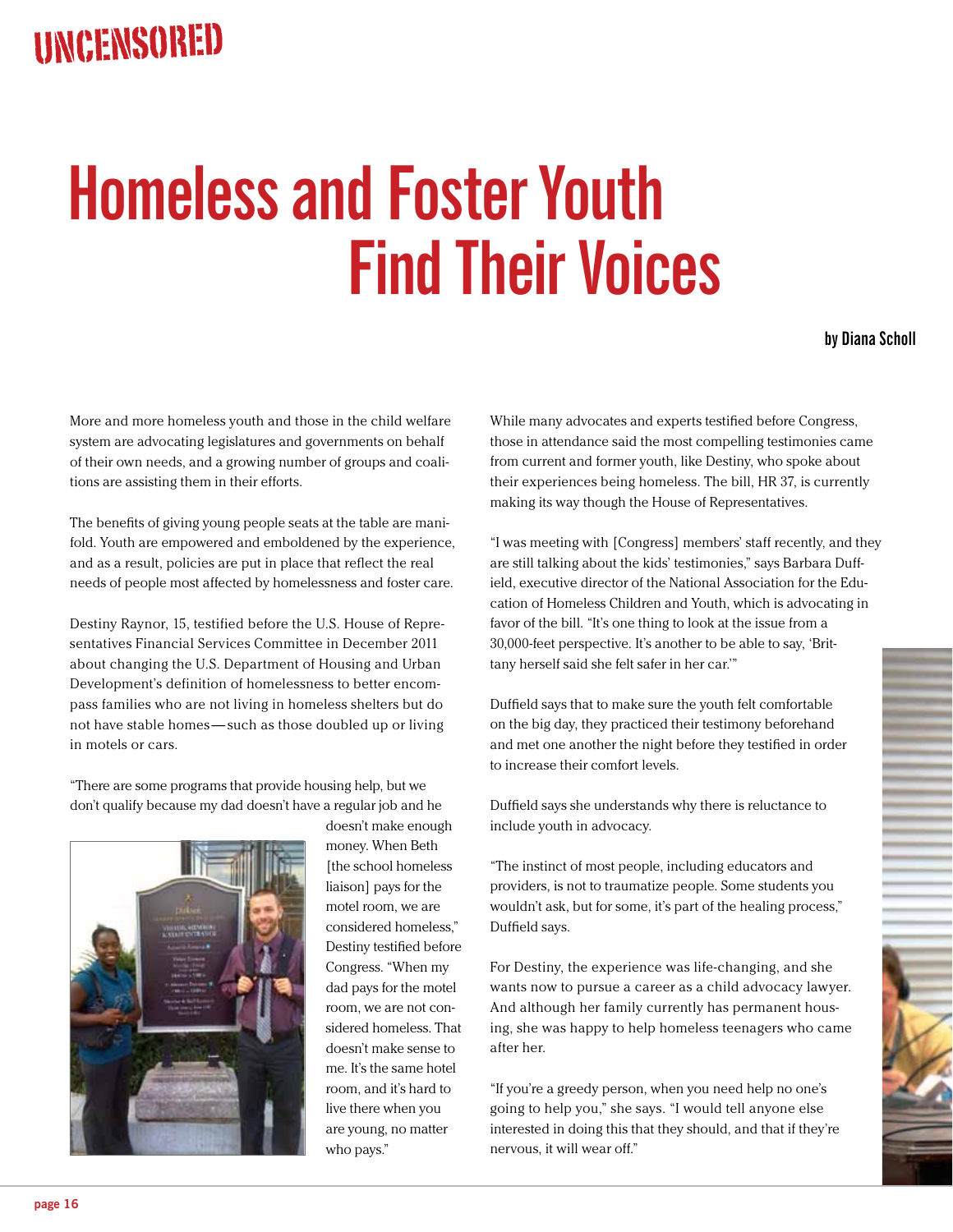## **Seats at the table**

There have been countless local, state, and national victories as a result of youth advocacy involvement and agenda-setting. Fostering Connections, the national legislation that permits states to allow youth to remain in foster care up to age 21, was the result of youth setting the agenda.

Advocacy group California Youth Connection has had a legislative victory every year since its founding in 1988. Its first major (and teen-friendly) victory: allowing foster youth to get driver's licenses. In Oregon, youth were instrumental in passing a bill that provides free college tuition for all youth who have been through the foster care system.

Angela Lariviere spent most of her childhood homeless or in transitional housing, and founded the Youth Empowerment Program at the Coalition on Homelessness and Housing in Ohio after realizing that middle-class youth were asked to volunteer and engage in their communities, but the same wasn't expected of homeless young people. Now, more than 250 homeless and

*One of the many ways homeless and foster youth have been advocating for themselves is by testifying at congressional briefings and caucuses, such as the recent hearing about changing the definition of homelessness (below right) and the Senate Caucus on Foster Care (below left).*

foster youth per year participate in community service and advocacy that her organization facilitates.

"A big thing is we do a lot of community service. We tell them, you may not have a stable address, but you are part of your community," she says.

Lariviere says her first priority is "just getting youth at the table."

"When people say they want youth at the table, it doesn't mean they'll listen to what they have to say," she says. "Working with youth means really valuing them as experts, but also valuing adult partners."

Janet Knipe, executive director of the National Foster Youth Action Network (NFYAN), says that for youth advocacy to work best, adults have to learn take a step back, and let youth take the lead.

"One of the biggest challenges is getting community partners and stakeholders to be open to working with youth," Knipe says. "Adults often want to make decisions quickly, and jump in to solve problems. It's hard for all of us adults to give up that control. But we have to think: How can we truly empower and engage youth in a meaningful way?"

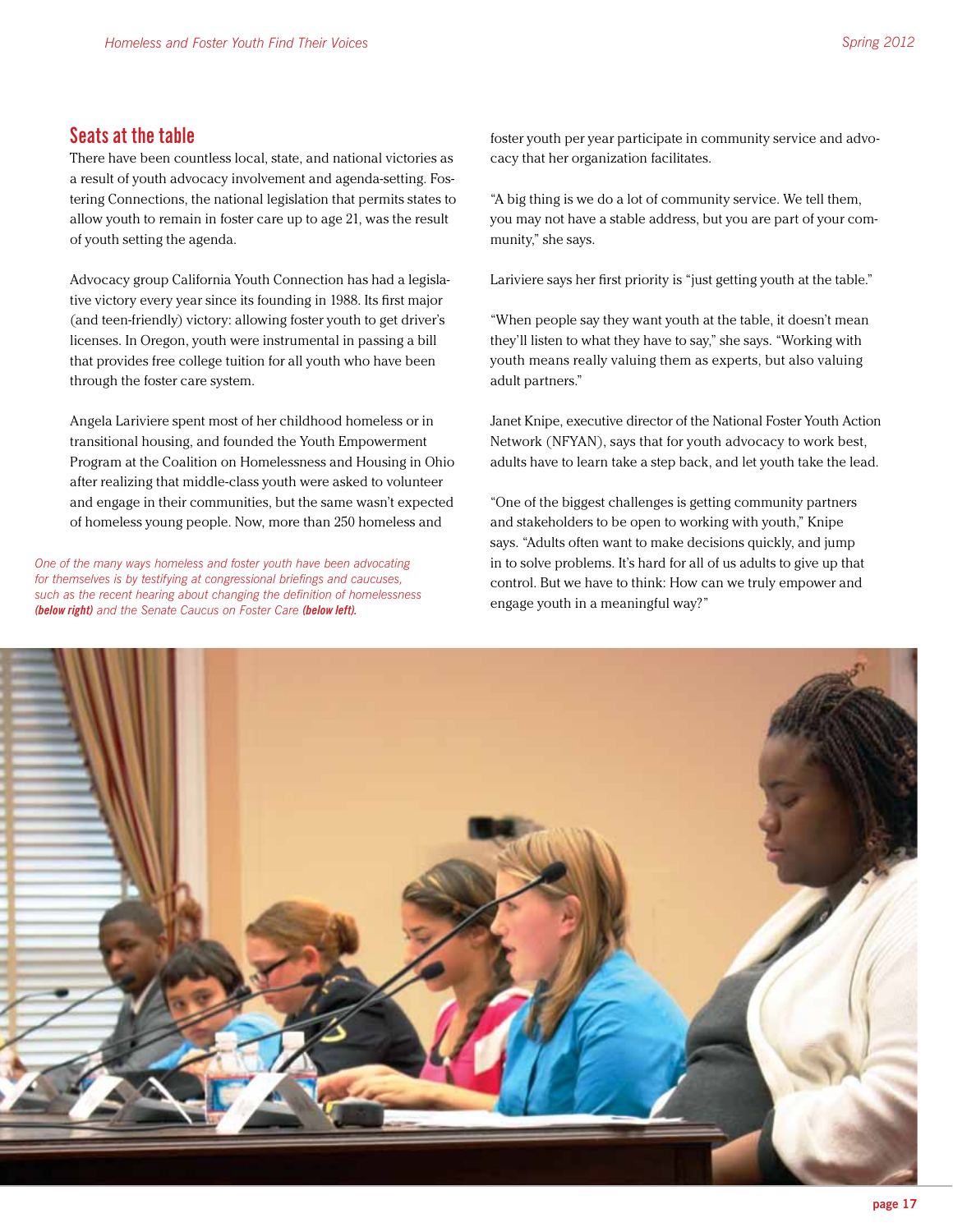## **UNCENSORED**

NFYAN, a national spin-off of the California Youth Connection, has organizers across the country who themselves were in foster care.

With 15 years in the child welfare system under her belt, Sophia Herman saw firsthand the barriers of being in foster care. She was frustrated by being separated from her siblings, and was particularly upset when her sister's psychiatric medication regimen was changed depending on her foster care placement.

But as a youth bouncing from placement to placement in California, Herman, now 25, felt like no one was listening to what she wanted. "Other people are making decisions for you, and a lot of times they don't take a step back to see what's available

to you," Herman says. "Foster youth aren't able to do the same things other kids can because of liability. I wanted to just do typical social things teens and young people do. No one ever tried to make my life normal."

But Herman joined up with the California Youth Connection, and worked to advocate on behalf of foster youth in California. Through that work, she was hired by NFYAN, where she works to organize youth in Mississippi.

"I think the Action Network is a great organization for the validation of youth voices, to allow young people to be heard in a professional manner," she says. "The squeaky wheel gets the

## **The Mockingbird Society** Building a world-class foster care system